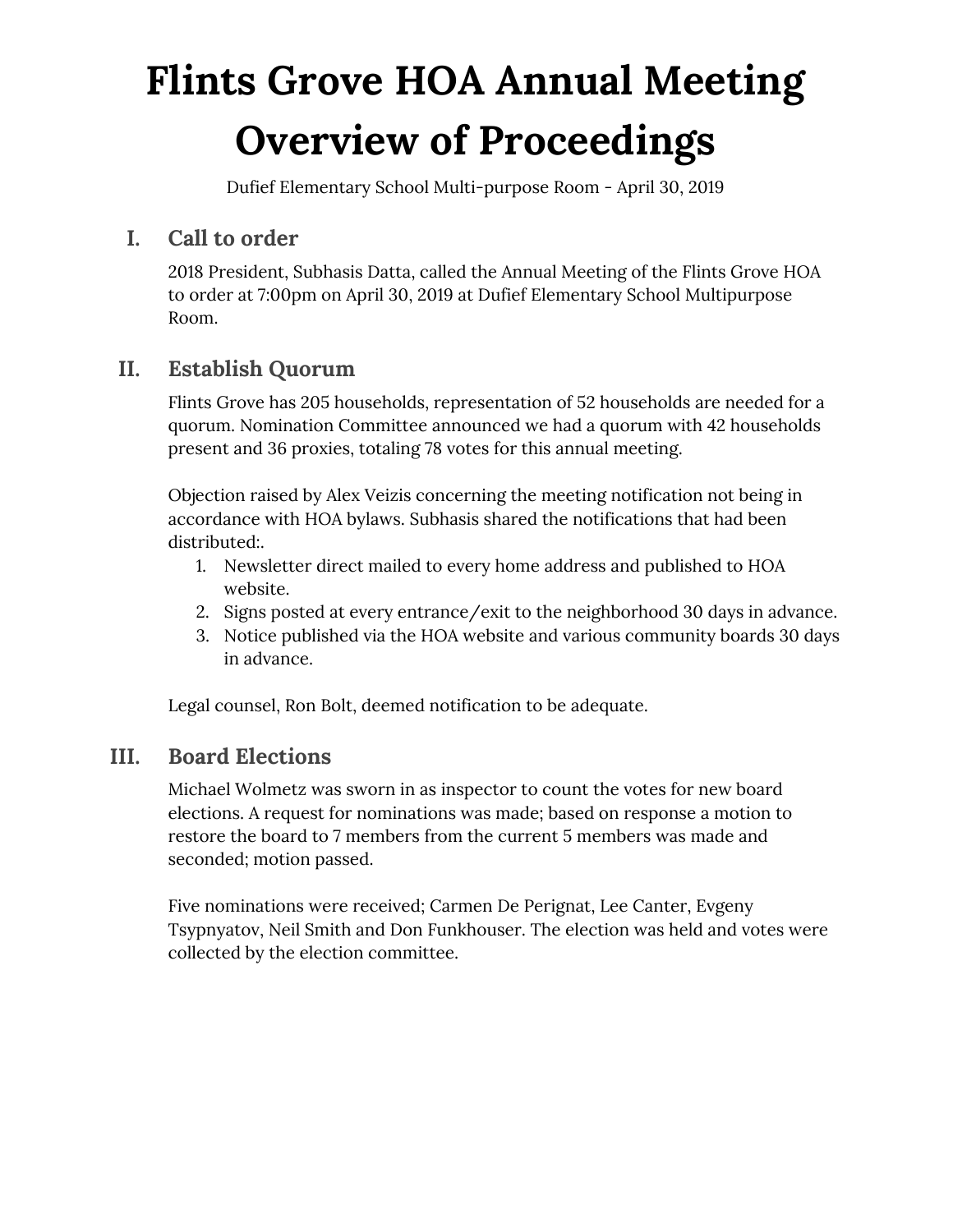# **IV. Board Updates**

#### **A. Management Company**

Subhasis Datta shared that the current board had started to discuss whether it would be beneficial to hire a management company to assist with administration, dues collection and acting as a third-party in home maintenance and upkeep matters. This was raised due to current volunteer levels within the community and the amount of work that the board feels is required. It was put forward that having a third-party professional company involved in these discussions would then negate the need for neighbor-to-neighbor enforcement. A counter came stating that the management company may not be successful in getting the homeowner to comply with the bylaws and legal action can be costly.

Ron Bolt confirmed that there is currently no provision in the bylaws for fines to be issued to a homeowner. There is a possibility of adding fines for non compliance of community standards with a change to the Declarations. This would require an affirmative vote by at least 51% of homeowners. He added that other HOAs do fine homeowners if they do not comply with bylaws relating to property maintenance. He advised that under the current bylaws the process should be:

- 1. Friendly face to face contact regarding their property
- 2. Notice of violation by letter to the owner stating our expectations
- 3. Hearing enforcement will incur legal costs

The decision whether to hire a management company will be discussed and reviewed at future board meetings. It is the responsibility of the Board to make that decision on behalf of the community.

#### **B. 5G Cell Towers**

John McLean shared that proposals for 5G cell towers are controlled by federal jurisdiction. The HOA board has no authority on the placement of these towers in our community. Homeowners with concerns were advised to contact the county legislator. John also recommended reviewing where exactly the cell towers may be placed in our community.

<https://www.montgomerycountymd.gov/cable/Towers/home.html>

#### **C. Stream Restoration & Stormwater Pond**

\$2.7m will be spent by the county on this project. Set to complete in October 2019. See the HOA newsletter for other pertinent information and links to website with detailed information included.

Treasurer stated part of the asphalt walkway will be covered by the county when they complete the stream restoration project. Expected completion is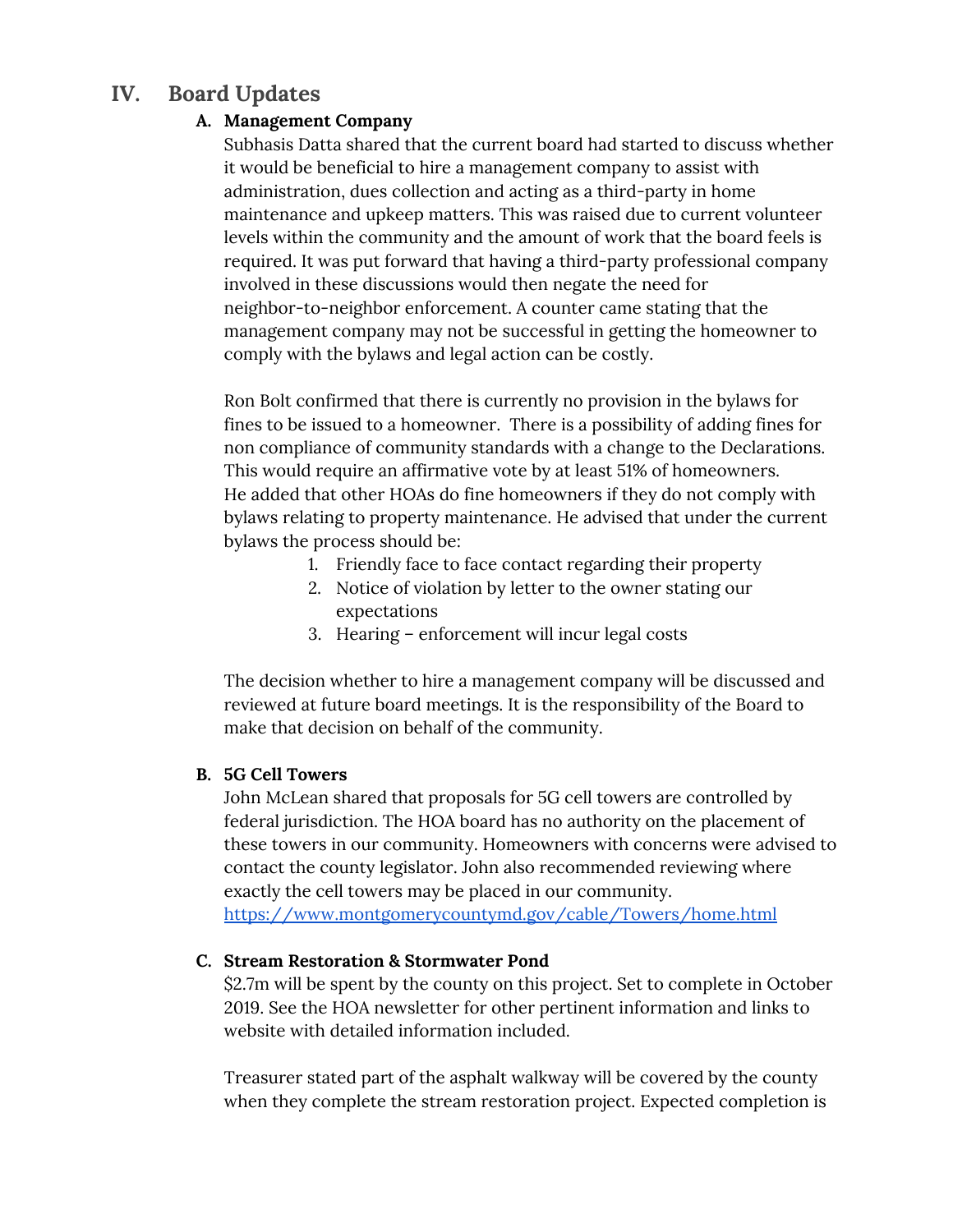in October 2019. If the county replaces part of the asphalt pathway this could be a savings of up to \$45,000. The County has taken responsibility for the bridge which could save the HOA \$12,000.

A homeowner asked whether a fountain will be added to the pond. Vickey Lutwak, Maintenance Chair talked about options, including noting the pond will be stocked with fish to eat the mosquito larvae.

#### **D. Communications**

Communication continues to be a challenge. The board is looking at ways to improve and would like computer savvy volunteers to work on the Flints Grove HOA website.

#### **E. Maintenance**

Resurface/reseal parking lots for the townhomes on Rich Branch Drive. It was noted that a substandard job was performed the last time this was done. Additional complication was caused when numerous weather delays led to communication problems with townhouse residents who were required to move their vehicles to facilitate the work.

Entrance Signage was expected to be completed in 2018 but has been shifted to 2019.

Tot Lot & Basketball Court will need to be evaluated once the creek renovation is completed.

Bamboo remediation - additional applications to halt the bamboo regrowth (3rd application) need to be scheduled

#### **F. Social Events**

Seeking help for the Social Committee to help plan events. The Halloween parade was held and we have budgeted \$1,000 in the hope of creating new events to bring the community together.

## **V. Community Budget & Financials**

Treasurer Paul Witting reported that the financial statements for 2017 & 2018 have been submitted for review. An error in the financial statement led to a delay in the review so an updated and full- reviewed statement will be posted to the HOA website in May.

Expenses were lower this year with the planned purchase of community signage (estimated at \$7,500) and other expenses being pushed into 2019.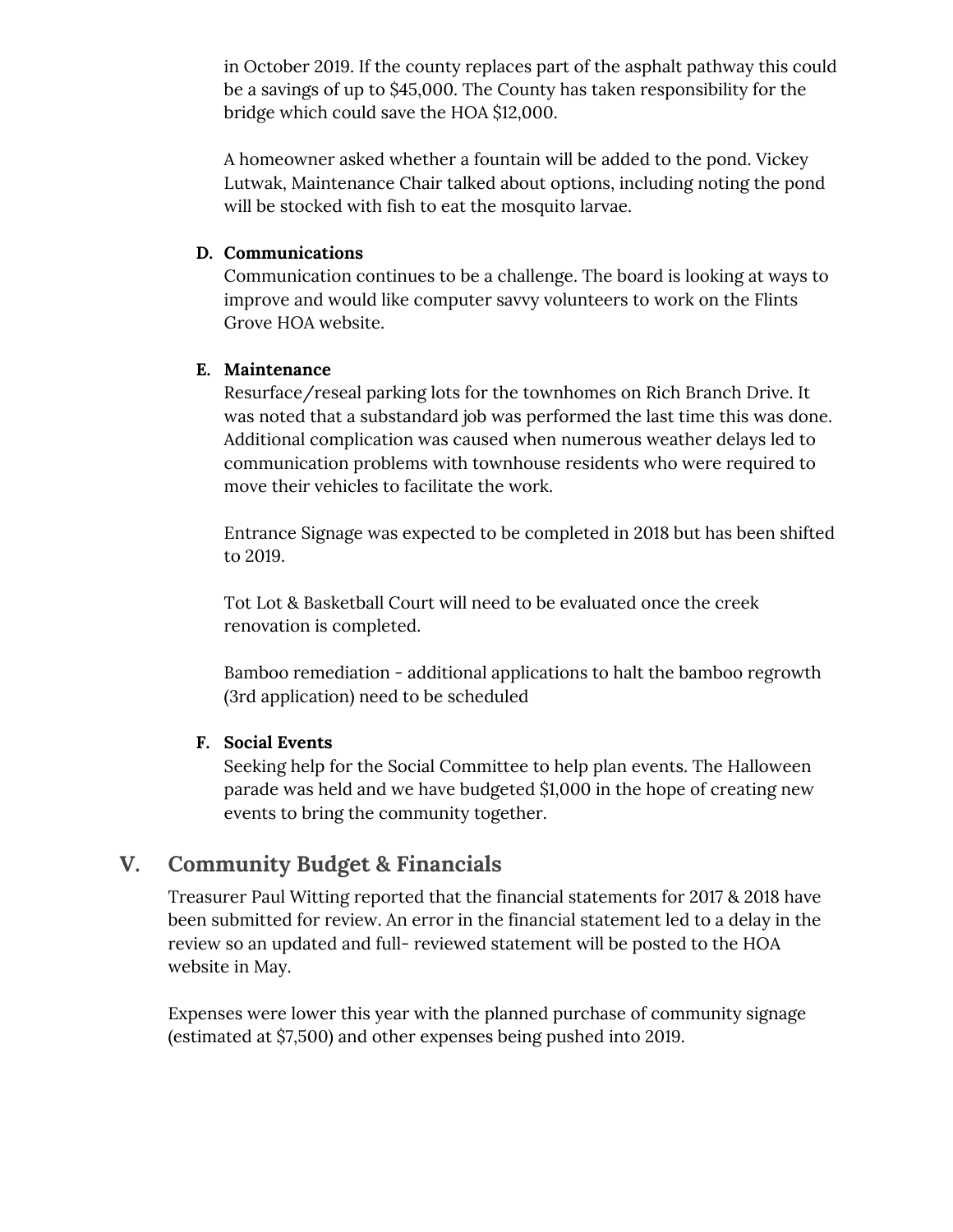The HOA Reserve fund was \$189k as of 12/31/2018. While this is short of the target \$228k recommended by the 2017 reserve study, \$50k was recently transferred in from the Checking account, so the balance is now approximately \$240k.

In addition to Signage, expect resurfacing charges for Rich Branch townhomes.

Anticipated expenses in 2022 have been reviewed. Due to stream restoration, we may not have to perform that many as they should be part of the scope of the restoration project. E.g. Trail asphalt repair.

2019 Assessments:

| Single Family Homes | 149 homes x $$300 =$ |     | \$44,700 |
|---------------------|----------------------|-----|----------|
| Townhouses          | 56 homes x \$370     | $=$ | \$20,720 |
| Total               |                      |     | \$65,420 |

A question was raised regarding lowering our homeowner dues. HOA board members discussed the importance of maintaining an adequate reserve fund since a large number of items are up for replacement in 2022.

2019 budget was reviewed and accepted by homeowners.

## **VI. AECC Report**

AECC provided a slide covering all requests received in 2018-2019

## **VII. Maintenance Committee**

Tree maintenance is one of our biggest budget items. This year, the following fallen trees have been attended to:

DeHaven - 3 Trees Pebble Hill – 7 trees Flints Grove Drive – 3 trees Rich Branch – 3 Trees

We have also replaced dead plants and pressure washed 2 retaining walls on Pebble Hill. Bamboo eradication is ongoing with a 3rd application to be applied to the affected area when temperatures increase.

## **VIII. Election Results**

Michael Wolmetz.of the election committee announced the results:

| Neil Smith               | 39 votes (3 year term)                    |
|--------------------------|-------------------------------------------|
| <b>Evgeny Tsypnyatov</b> | 36 votes (2 year term)                    |
| Lee Canter               | 33 votes (1 year term)                    |
|                          | Carmen de Perignat 30 votes (1 year term) |
| Don Funkhouser           | 30 votes (1 year term)                    |